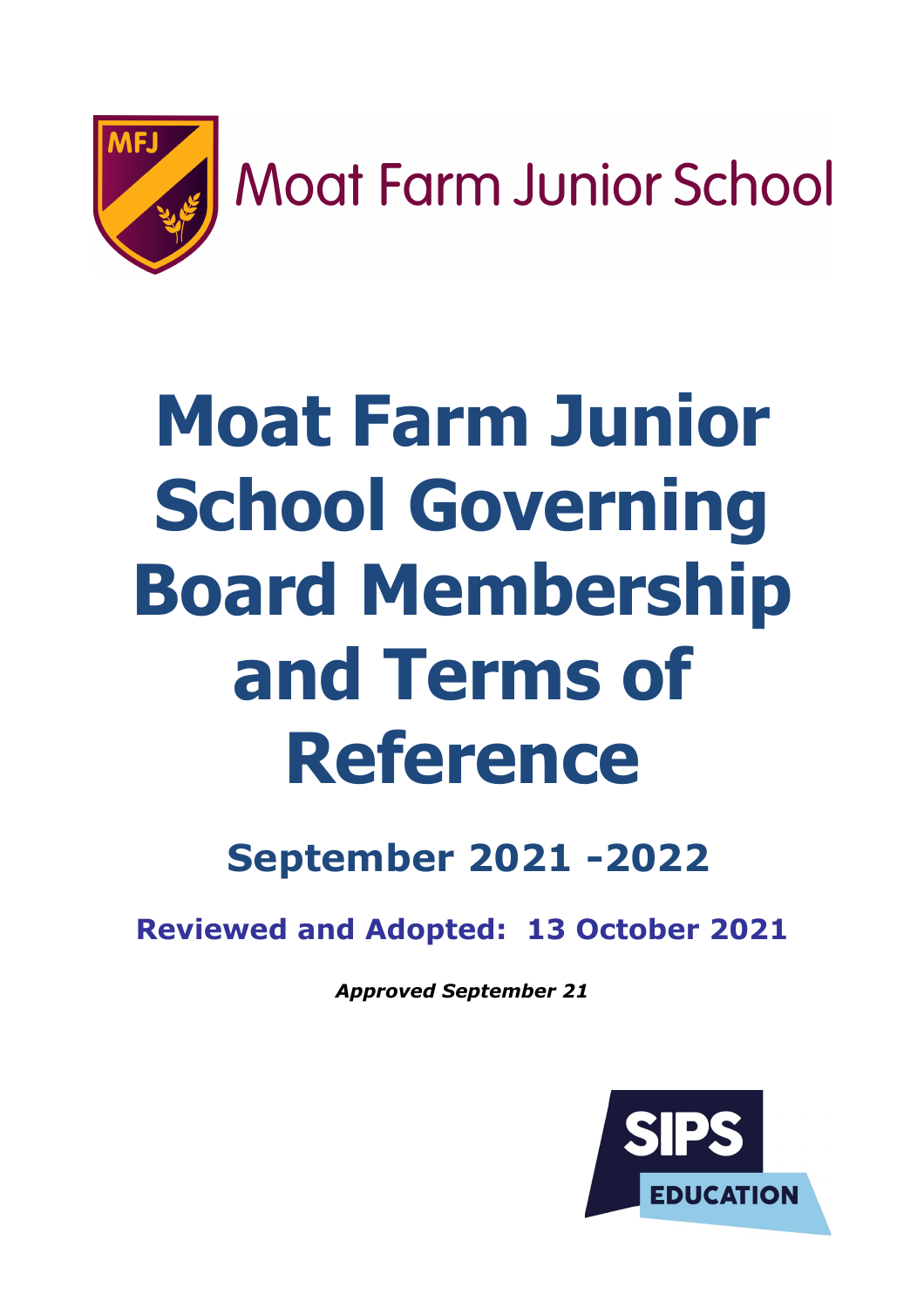# **Governing Board Membership – 2021/22 Academic Year**

| LA(1)                   | <b>Term of Office</b> |
|-------------------------|-----------------------|
| Vacancy                 |                       |
| Parents (2)             | <b>Term of Office</b> |
| Mrs Sim Shardra         | 13 October 2025       |
| Mrs Jody Corbett        | 13 October 2025       |
| Headteacher (1)         | <b>Term of office</b> |
| Ms Lara Stone           |                       |
| Staff Governor (1)      | <b>Term of Office</b> |
| Dr Laura Braznell       | 23 January 2024       |
| Co-opted (6)            | <b>Term of Office</b> |
| Ms Leah Pritchard       | 17 April 2022         |
| Ms Hannah Massey        | 30 November 2024      |
| Vacancy                 |                       |
| Ms Debbie Ansell        | 27 March 2023         |
| <b>Helen Parsons</b>    | 11 November 2024      |
| Ms Deborah Walker       | 27 March 2023         |
| Partnership members (2) | <b>Term of Office</b> |
| Mrs Megan Walter        | 13 October 2025       |
| Mrs Kamaljit Kaur       | 13 October 2025       |

**Chair:** Hannah Massey **Vice Chair:** Helen Parsons

# **Meeting Dates 2021-2022**

|                            | <b>Autumn Term</b>       | <b>Spring Term</b> | <b>Summer Term</b> |
|----------------------------|--------------------------|--------------------|--------------------|
|                            |                          |                    |                    |
| <b>Full Governing Body</b> | 13th Oct 21              | 23 March 22        | 13 July 22         |
| Start 6pm                  | 17th Nov 21              |                    |                    |
| Provisions                 | 17th Nov 21              | 23 March 22        | 13 July 22         |
| Start 5pm                  |                          |                    |                    |
| Pay Committee 7pm          | 17th Nov 21              |                    |                    |
| Health & Safety            | $1st$ Dec @4pm           | 9 March 22 @4pm    | 29 June 22 @4pm    |
| Start 4pm                  |                          |                    |                    |
| <b>Outcomes</b>            | $1^{\rm st}$<br>Dec @5pm | 9 March 22 @5pm    | 29 June 20@5pm     |
|                            |                          |                    |                    |

# **Governors Statutory Responsibilities and Functions**

In all types of schools, governing boards should have a strong focus on three core strategic functions: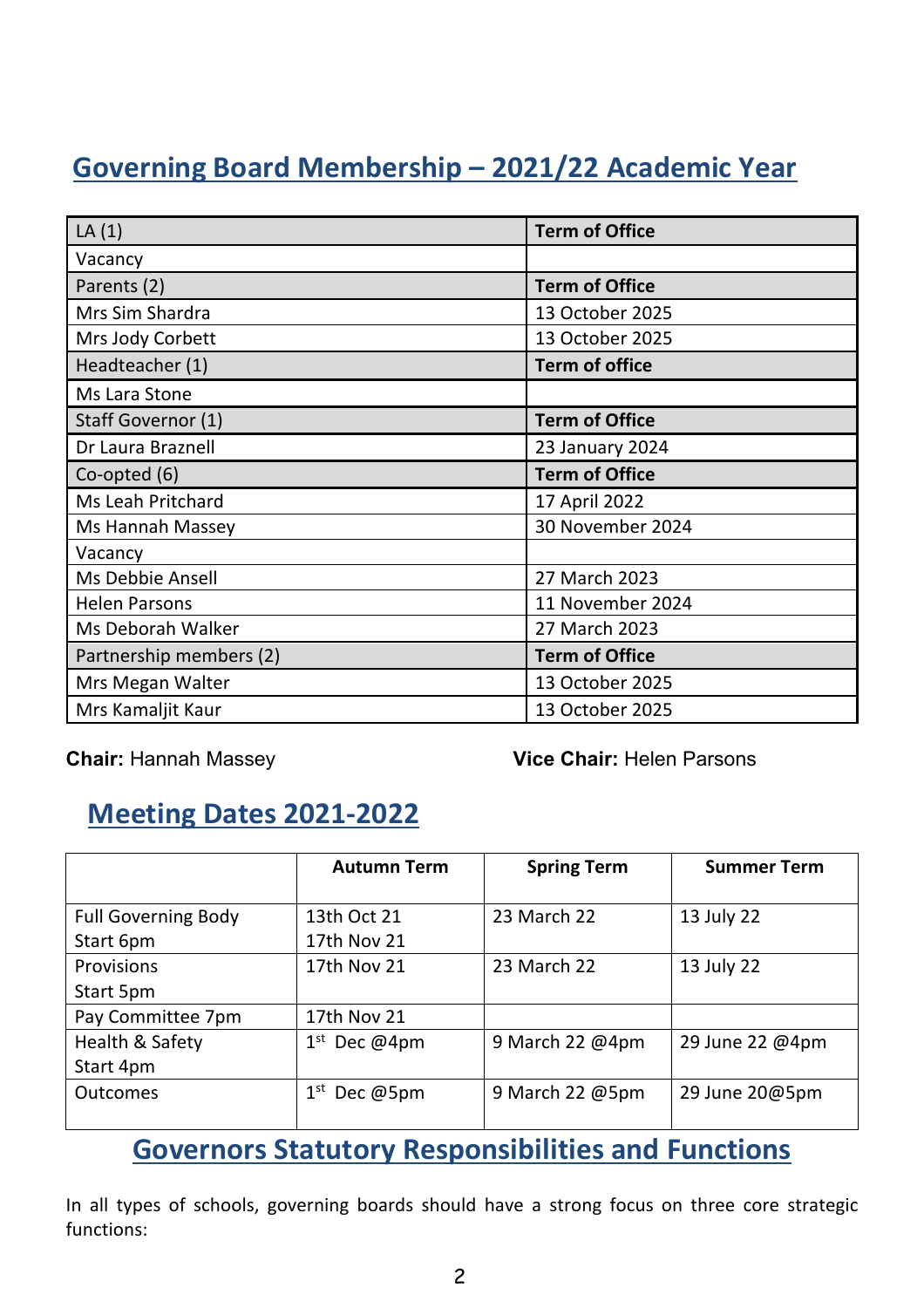- a) Ensuring clarity of vision, ethos and strategic direction;
- b) Holding the executive leaders to account for the educational performance of the organisation and its pupils, and the performance management of staff; and
- c) Overseeing the financial performance of the organisation and making sure its money is well spent. (*Extract from Governors Handbook January 2017)*

## **Governors' Handbook/ Competency Framework for Governors**

Please refer to the governors' handbook published by the Department for Education. The latest versions are available:

https://www.gov.uk/government/publications/governance-handbook

## **Review of committees and delegation**

The governing board must review the establishment, terms of reference, constitution and membership of any committee annually. In addition, the governing board must review the delegation of functions to committees and individuals annually.

### **Terms of Reference**

The following committees established by the governing board comply with The School Governance (Role, Procedures and Allowances) (England) Regulations 2013.

The Head Teacher can attend all meetings of any committee established by the governing board but in some instances this may only be in an advisory capacity. When an issue is being discussed which directly affects the Head Teacher they must, as with any other governor in a similar position, declare an interest and physically withdraw from the meeting.

In maintained schools the quorum for a meeting of the full governing board and for any vote on any matter at such meeting, is one half (rounded up to a whole number) of the membership of the governing board at the time of the meeting **not including any vacant positions.** For academies and free schools please refer to their Articles of Association for the quorum. In the event of equal votes the chair has the casting vote.

The legal minimum quorum for committee meetings is three voting governors.

In maintained schools the governing board can appoint associate members to serve on one or more committees of the board. Associate members can attend full governing board meetings but may be excluded from any part of a meeting where the business being considered concerns a member of school staff or an individual pupil. They can be appointed for a period of between one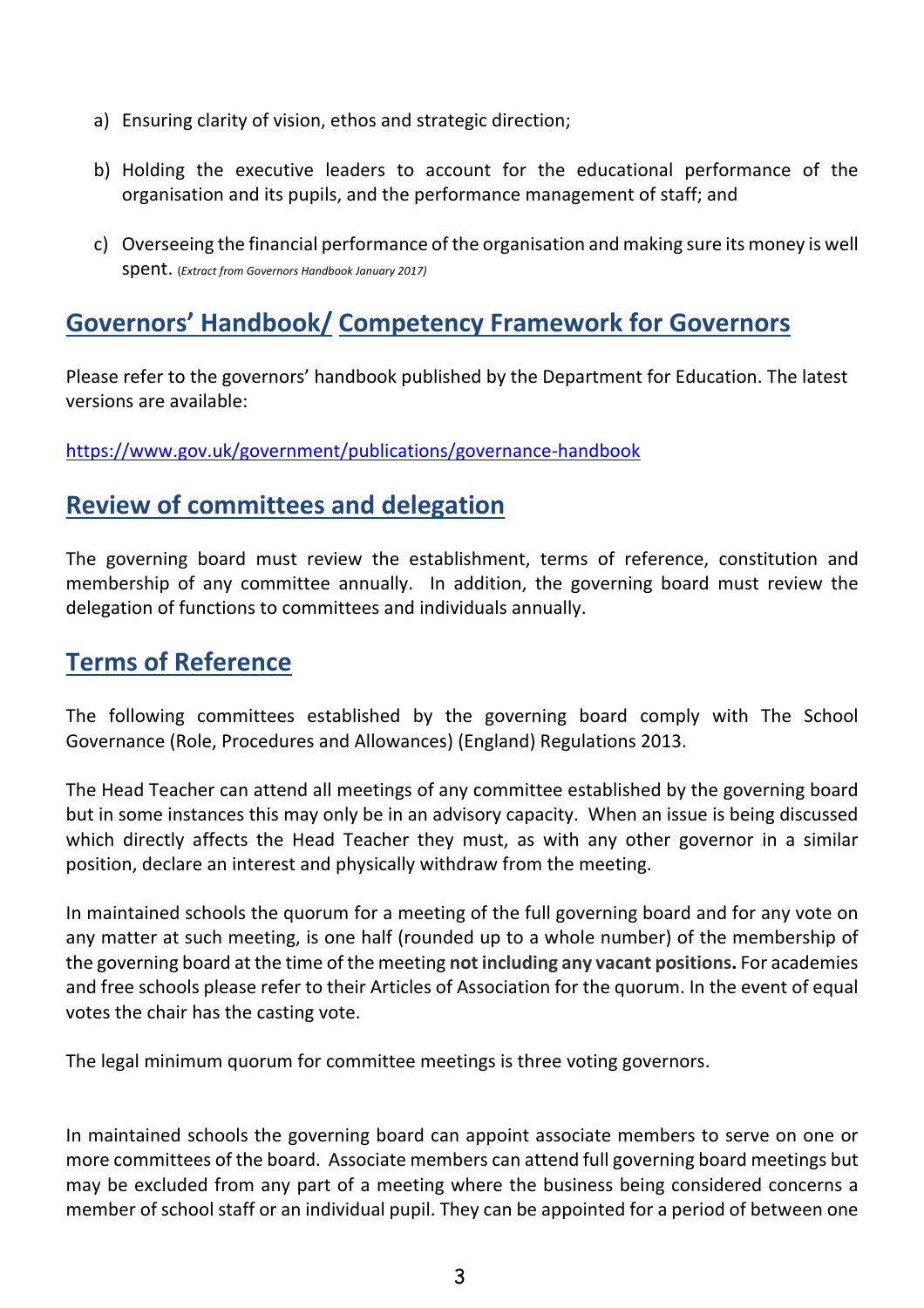and four years and re-appointed at the end of their term. Associate members are not governors and they are not recorded in the instrument of government. *(Extracted from Governors Handbook January 2017- page 50, paragraph 42)*

No vote on any matter can be taken at a committee meeting unless the majority of members present are members of the governing board.

The appointed clerk will undertake the clerking of the committees.

The committee minutes shall be included as an agenda item for consideration/information at the next meeting of the full governing board where appropriate.

All decisions made by committees with delegated powers should be reported to the next full meeting of the governing board. If the minutes are not finalised a brief statement of the conclusions reached should be given.

The chair of the committee will be appointed at the first full governing body/committee meeting of the academic year.

All governors are encouraged to attend training regularly & review training needs annually.

Committees will have delegated powers to approve policies as relevant to that committee.

**The governing board cannot delegate** any functions relating to:

- $\bullet$  The constitution of the governing board (unless otherwise provided by the constitution regulations),
- $\bullet$  The appointment or removal of the chair and vice chair/clerk,
- $\bullet$  The appointment or removal of governors,
- $\bullet$  The suspension of governors,
- $\bullet$  The delegation of functions and establishment of committees,
- Change of school name or status,
- ◆ Salary range for the Head Teacher/Principal & Deputy/Vice Principal.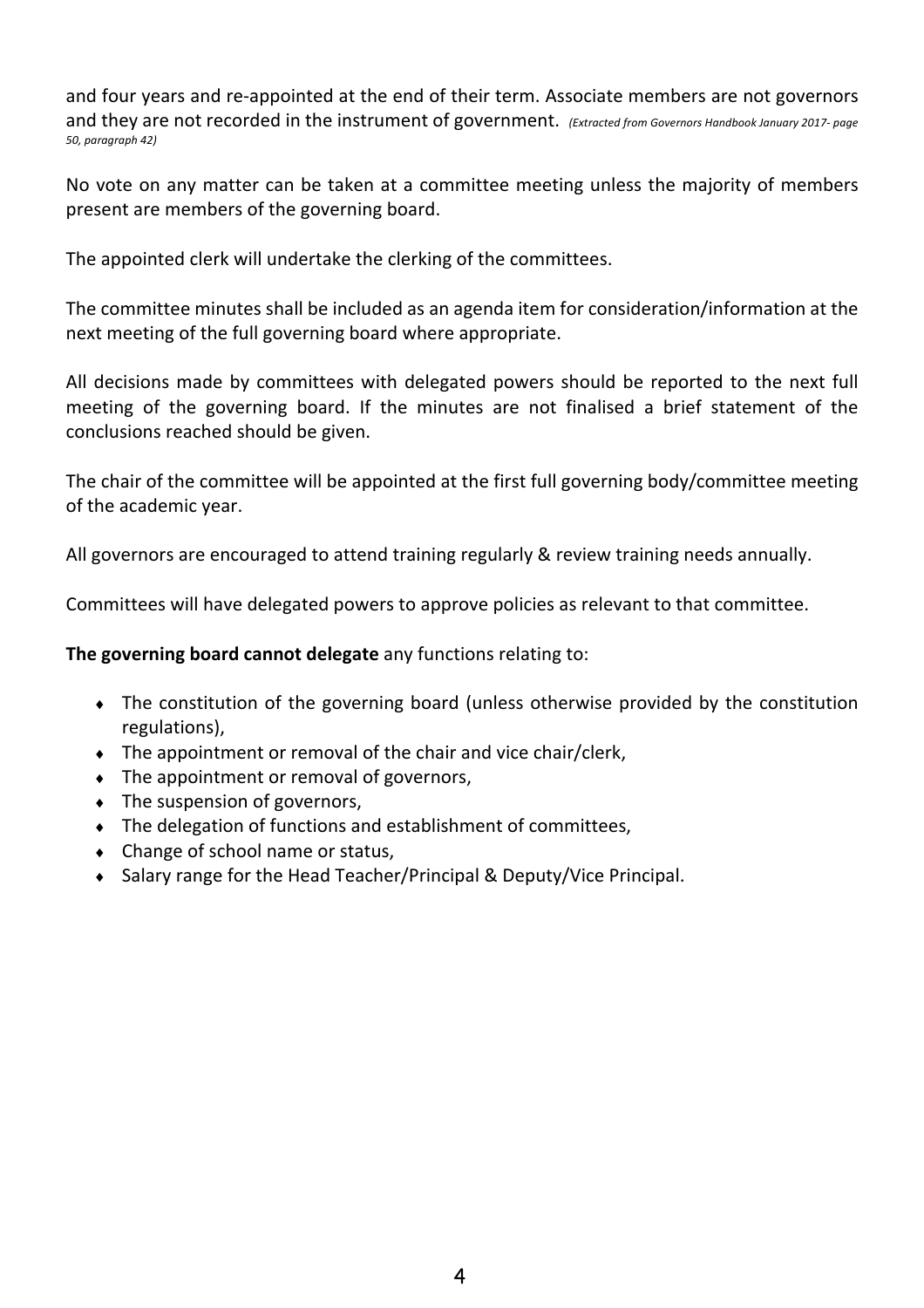# **Provisions**

#### The Committee has responsibility delegated by the governing board for:

#### **Finance:**

- $\triangleright$  Review/approve all policies relevant to finance and roles of the committee.
- $\triangleright$  Approve the annual budget and present it to the full governing board for information.
- $\triangleright$  Review the actual expenditure and monitoring statements at least once a term.
- $\triangleright$  Receive & review financial projections.
- Ø Approve expenditure and virements of sums over **£20,000**, sums below that amount are delegated to the Head Teacher
- Ø Conform to the Schools Financial Value Standards in Schools.
- $\triangleright$  Assess the financial progress towards achieving the objectives in the School Improvement Plan.
- $\triangleright$  Review of leases & contracts including traded services.
- $\triangleright$  Ensure Best Value principles apply.
- $\triangleright$  Review the financial implications on the budget of the Pay & Conditions document.
- $\triangleright$  Receive LA Budget and Out turn Statement (when published by the LA)
- $\triangleright$  Receive the annual accounts and certificate of audit of the School Fund Account and other voluntary funds held within school
- $\triangleright$  Assess the schools insurance cover to ensure that it provides adequate protection against risks.
- $\triangleright$  Review and approve internal financial procedures.
- $\triangleright$  Ensure LA financial procedures are complied with.
- $\triangleright$  Obtain quotations with a view to placing contracts/orders, once the relevant committee has drawn up a specification.

#### **Staffing:**

- $\triangleright$  Review/approve all policies relevant to staffing and roles of the committee
- $\triangleright$  Consider applications from staff for variation to contract (secondments, early retirements, leave of absence, reduced working hours etc.)
- $\triangleright$  Ensure all personnel records are held securely.
- $\triangleright$  Review annually the staffing structure of the school ensuring that it meets the requirements of the curriculum and is in line with the School Improvement Plan.
- $\triangleright$  Review staff work/life balance, working conditions and well-being, including the monitoring of absence.
- $\triangleright$  Implement the Appraisal Policy and monitor teacher appraisal process.
- $\triangleright$  Equal Opportunities
- Ø Establish & maintain rolling programme for Disclosure & Barring Service (DBS) Checks.
- $\triangleright$  Staff training and CPD
- $\triangleright$  Review staff pay progression in accordance with the pay policy and annual appraisal cycle.

#### **Any item referred by the full governing board**

#### **Membership**

- 1. Deborah Walker
- 2. Leah Pritchard
- 3. Helen Parsons
- 4. Lara Stone

Minimum of three members required for quorum

| <b>Chair of Committee</b> | <b>TBC</b> |
|---------------------------|------------|
| <b>Clerk</b>              | Sarah Lamb |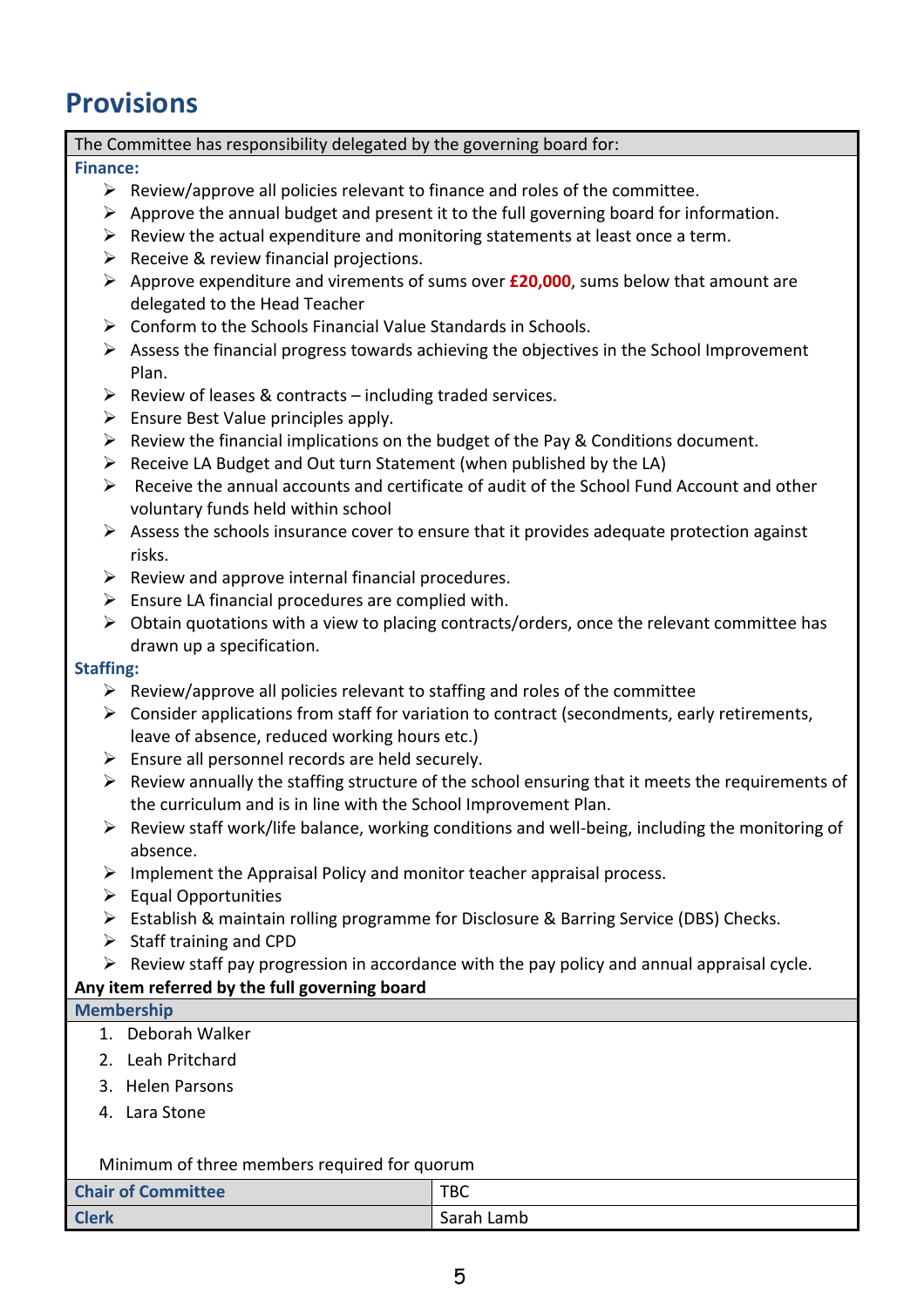# **Outcomes**

The committee has responsibility delegated by the governing board for:

 $\triangleright$  Review/approve all policies relevant to the curriculum and roles of the committee **Achievement:**

#### $\triangleright$  Monitor and review information on school performance to include ASP & OFSTED data dashboard.

- $\triangleright$  Monitor and review school targets
- $\triangleright$  Monitor and review in year progress for all year groups and all groups of pupils
- $\triangleright$  Compare school performance against national data
- $\triangleright$  Reporting to parents according to statutory requirements
- $\triangleright$  Monitor achievement for all groups of pupils (inc. pupil premium)
- $\triangleright$  Monitor pupils work and carry out pupil conversations
- $\triangleright$  Monitor school target setting systems and how this is reported to parents.

#### **Teaching & Learning:**

- $\triangleright$  Review ASP/Data Dashboard ensuring the school is meeting standards
- $\triangleright$  Ensure targeted support and action plans are in place for all teachers who are not at least good
- $\triangleright$  Monitor and review quality of teaching across the school.
- $\triangleright$  Monitor teaching for groups of pupils (inc. pupil premium)
- $\triangleright$  Monitor intervention groups for all groups of pupils
- $\triangleright$  Monitor homework arrangements

#### **Curriculum:**

- $\triangleright$  Ensuring the school is meeting national curriculum requirements and to review the Curriculum Policy Statement ensuring it meets pupils needs
- $\triangleright$  Monitor and review the curriculum with a focus on basic skills
- $\triangleright$  Monitor skills coverage of curriculum in all subjects
- $\triangleright$  Parental engagement
- $\triangleright$  Review and update SEF (Self Evaluation Form)
- $\triangleright$  Monitor and review School Improvement Plan
- $\triangleright$  Monitor how school are developing pupils' spiritual, moral, social and cultural development

#### **Behaviour & attendance:**

- $\triangleright$  Review behaviour and attendance polices.
- $\triangleright$  Monitor school behaviour
- $\triangleright$  Review and monitor attendance data against school and national targets.

#### **Any item referred by the full governing board**

#### **Membership**

- 1. Lara Stone
- 2. Leah Pritchard
- 3. Hannah Massey
- 4. Helen Parsons
- 5. Megan Walters

#### Minimum of three members required for quorum

| <b>Chair of committee</b> | <b>TBC</b> |
|---------------------------|------------|
| <b>Clerk</b>              | Sarah Lamb |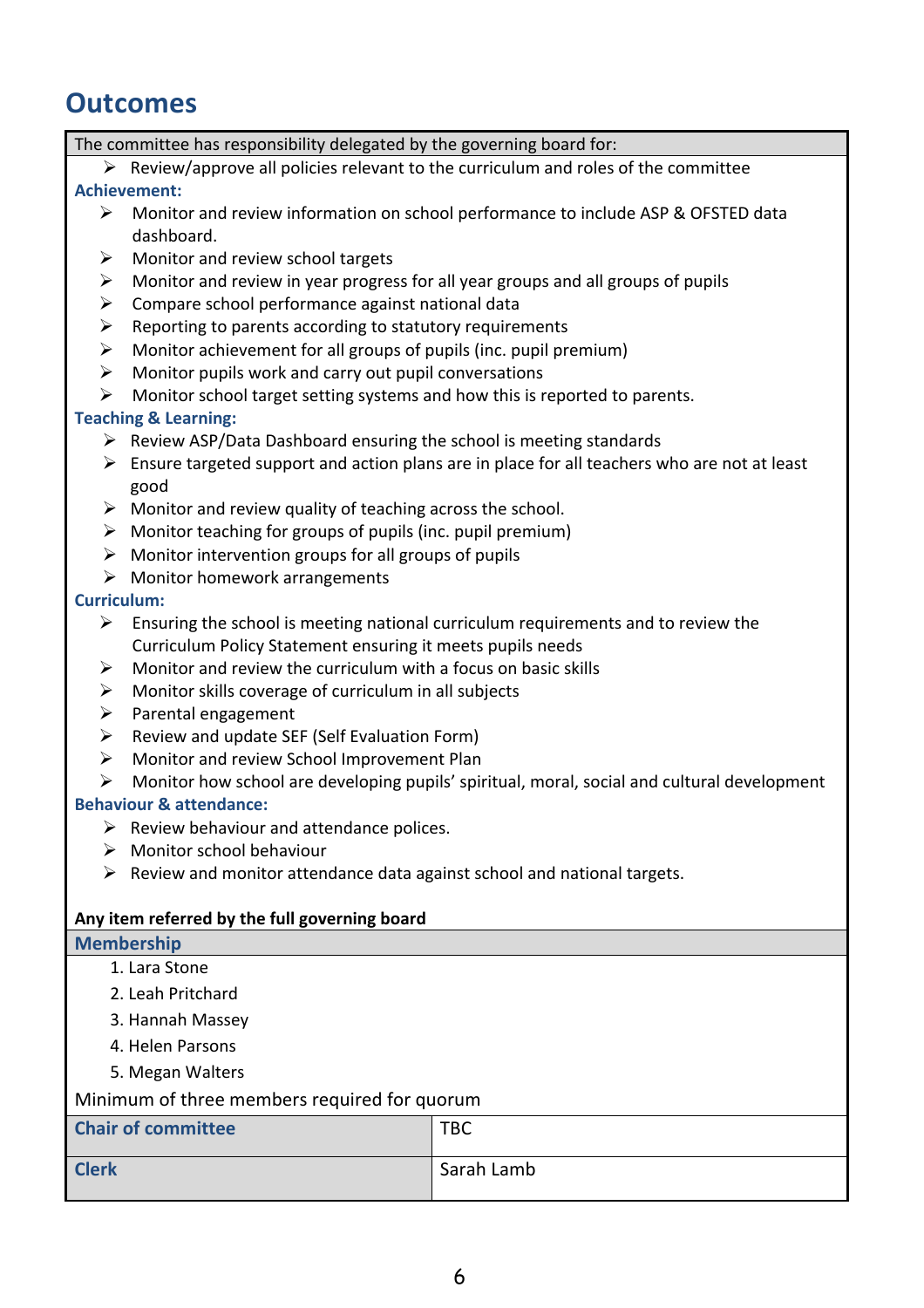# **Health and Safety Committee**

The committee has responsibility delegated by the governing board for hearing appeals with regard to:

- $\triangleright$  Review the health and safety policy on an annual basis, amend, develop and review any other health and safety related polices or procedures.
- $\triangleright$  Establish and review an accessibility plan.
- $\triangleright$  Review e-safety policy and procedures.
- $\triangleright$  Receive Health and safety audit, and monitor any action plans that come out of the audit.
- $\triangleright$  Receive a regular report on accident statistics, near misses, incidents of violence or aggression and any RIDDOR incidents.
- $\triangleright$  Consider any reports provided by inspectors of the enforcing authority under Health and Safety at work Act or any other relevant enforcement authority.
- $\triangleright$  Comply with current fire safety legislation and regulations: 'level one' fire risk assessment should be carried out by the school on an annual basis; 'level 2' or technical fire risk assessment is reviewed bi-annually (Sandwell Specific).
- $\triangleright$  Ensure risk assessments are carried out and reviewed on a regular basis.
- $\triangleright$  Review and approve upcoming offsite activities, ensuring that health and safety planning and risk assessments have been undertaken for them.
- $\triangleright$  Ensure Fire risk assessment is carried out and reviewed annually, any recommendations identified will be transferred to an actions plan which will be monitored by governors to ensure completion.
- $\triangleright$  Ensure fire log book is maintained and updated.
- $\triangleright$  Inspect the school site and buildings to enable maintenance and improvement, including security (site visit). The inspection to be documented and any actions monitored.
- $\triangleright$  Ensure building related maintenance checks have been carried out at appropriate intervals and actions are monitored until completion. This will include but not limited to:
	- $\triangleright$  Electronic testing PAT testing
	- $\triangleright$  Asbestos (where applicable)
	- $\triangleright$  Annual gas service
	- $\triangleright$  Glassing risk assessment
	- $\triangleright$  Ladder log
	- $\triangleright$  Playground equipment and gym inspection
	- $\triangleright$  Lifting equipment
	- $\triangleright$  Local exhaust ventilation (where applicable)
	- $\triangleright$  Legionella risk assessment and relevant checks
- $\triangleright$  Ensure premise log book is being maintained and the premise manager and deputy have attended relevant health and safety training.
- $\triangleright$  Governors need to be satisfied that contractors do not pose a health and safety risk whilst on the school premise and should therefore have a system in place to ensure contractors are managed whilst carrying out work on the school premise. The system should identify relevant health and safety information required prior to a contractor coming on site and the process to be followed whilst on site. There should be a procedure for commissioning contractors.
- $\triangleright$  Consideration should be given to any health, safety and welfare implications posed by new equipment or circumstances.
- $\triangleright$  Receive reports and audits from health and safety representatives (to include caretaking and cleaning), actions identified should be monitored to completion.
- $\triangleright$  Health and safety self-monitoring return.
- $\triangleright$  Monitor the health and safety training that staff and governors have undertaken and plan any future training required.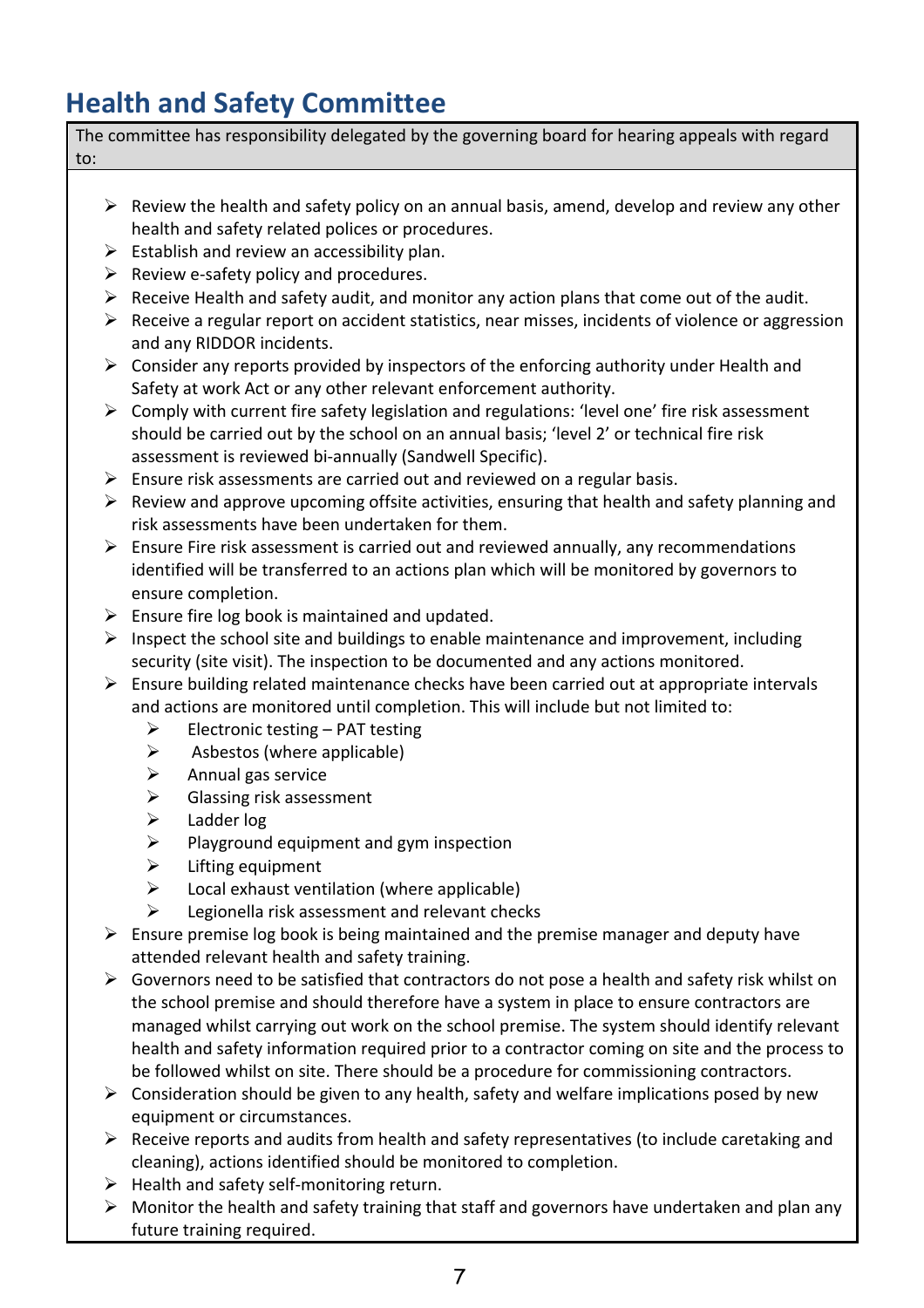|              | $\triangleright$ Monitor all safeguarding procedures.                                                      |            |  |
|--------------|------------------------------------------------------------------------------------------------------------|------------|--|
| ➤            | Keep up to date on any changes in health and safety legislation that may have an impact for                |            |  |
|              | the school.                                                                                                |            |  |
|              | $\triangleright$ Review communications and publicity relating to health and safety in the school and where |            |  |
|              | necessary recommend any improvements or changes, how information is communicated and                       |            |  |
|              | made available within the school.                                                                          |            |  |
|              | $\triangleright$ Receive minutes of school central safety committee (Sandwell only)                        |            |  |
|              |                                                                                                            |            |  |
|              | <b>Membership</b>                                                                                          |            |  |
|              | 1. Lara Stone                                                                                              |            |  |
|              | 2. Leah Pritchard                                                                                          |            |  |
|              | 3. Kamaljit Kaur                                                                                           |            |  |
|              | 4. Helen Parsons                                                                                           |            |  |
|              | 5. Jody Corbett                                                                                            |            |  |
|              | 6. Sim Shardra                                                                                             |            |  |
|              |                                                                                                            |            |  |
|              | <b>Chair of Committee</b>                                                                                  | <b>TBC</b> |  |
|              |                                                                                                            | Sarah Lamb |  |
| <b>Clerk</b> |                                                                                                            |            |  |

# **Selection Panel**

The panel has responsibility delegated by the governing board for the:

 $\triangleright$  Selection of the Head Teacher and Deputy Head Teacher

Guidance on this process will be provided by your School Improvement Partner

#### *The appointment must always be ratified by the full governing board*

**Membership**

3 members of the GB to be called on as required on a first reply basis.

All members must be available at all stages of the process

| <b>Chair of Committee</b> | To be elected at each meeting |
|---------------------------|-------------------------------|
|                           |                               |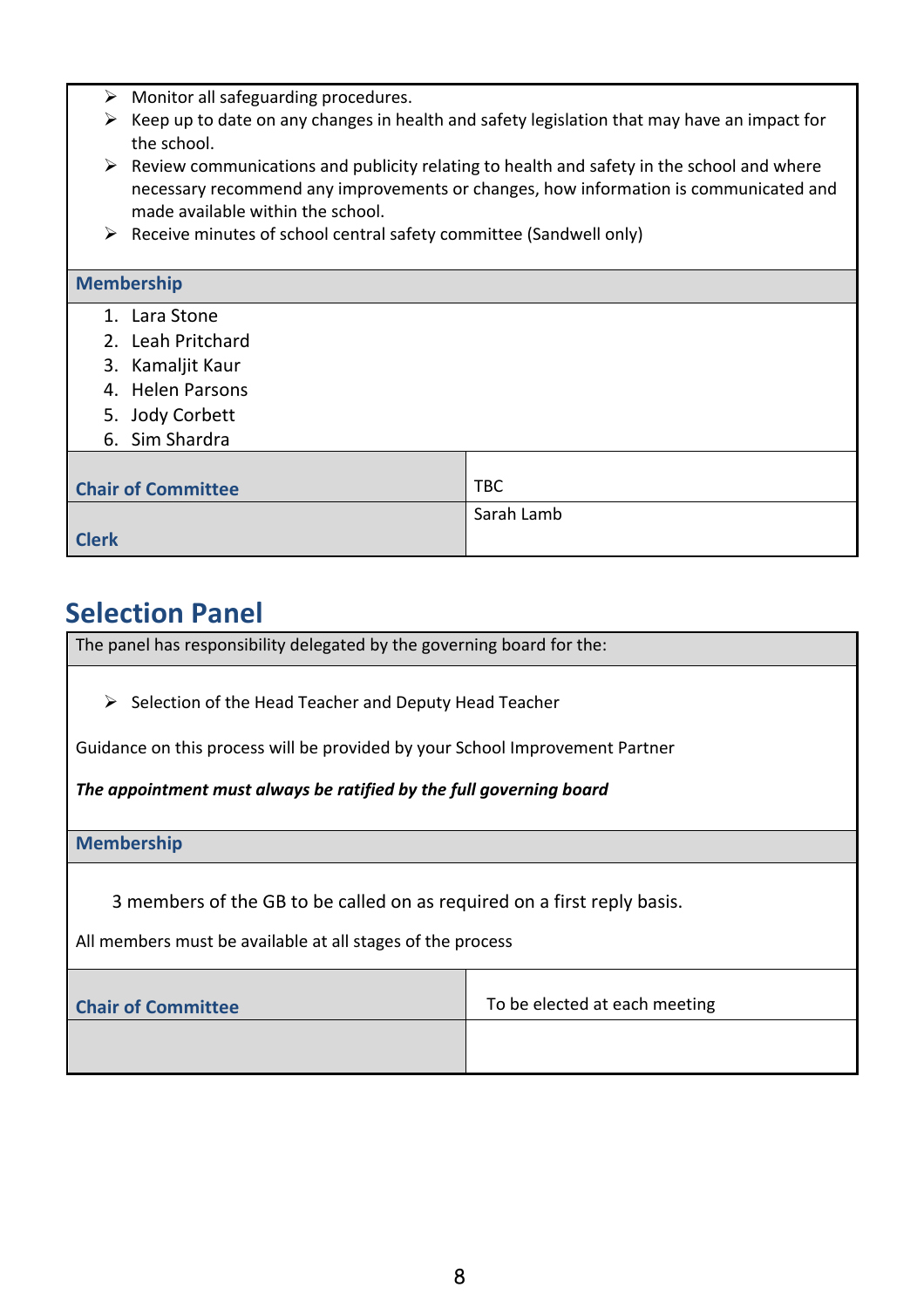# **Pupil Discipline & Complaints Committee**

| The committee has responsibility delegated by the governing board to:                                                                                                                                                                                                                                                                                                                                                                                                                                                     |                               |  |
|---------------------------------------------------------------------------------------------------------------------------------------------------------------------------------------------------------------------------------------------------------------------------------------------------------------------------------------------------------------------------------------------------------------------------------------------------------------------------------------------------------------------------|-------------------------------|--|
| Review the use of exclusions within school, including exclusions of more than 15 schools days<br>➤<br>and exclusions which would result in a pupil missing the opportunity to take a public exam<br>Receive and consider any representations lodged by parents of pupils who have been<br>➤<br>excluded for a fixed term or permanently<br>Comply with exclusion procedures in accordance with the LA & DfE guidance<br>➤<br>Hear any stage two complaint made under the school Compliments and Complaints Procedure<br>➤ |                               |  |
| Any item referred by the full governing board                                                                                                                                                                                                                                                                                                                                                                                                                                                                             |                               |  |
| <b>Membership</b>                                                                                                                                                                                                                                                                                                                                                                                                                                                                                                         |                               |  |
| To be made up of members who have no awareness of the original incident and are not<br>known personally to the appellant parents, pupils and complainant                                                                                                                                                                                                                                                                                                                                                                  |                               |  |
| <b>Chair of Committee</b>                                                                                                                                                                                                                                                                                                                                                                                                                                                                                                 | To be elected at each meeting |  |
| <b>Clerk</b>                                                                                                                                                                                                                                                                                                                                                                                                                                                                                                              |                               |  |

# **Appeals Committee**

| The committee has responsibility delegated by the governing board for hearing appeals with regard                              |                               |  |
|--------------------------------------------------------------------------------------------------------------------------------|-------------------------------|--|
| to:                                                                                                                            |                               |  |
| $\triangleright$ Pay                                                                                                           |                               |  |
| Redundancy                                                                                                                     |                               |  |
| Staff grievance<br>➤                                                                                                           |                               |  |
| Contractual variation requests<br>➤                                                                                            |                               |  |
| Staff dismissal<br>➤                                                                                                           |                               |  |
| Any Item referred by the full governing board<br>➤                                                                             |                               |  |
| When dealing with an appeal the committee should be equal to or greater than the original<br>committee that made the decision. |                               |  |
| <b>Membership</b>                                                                                                              |                               |  |
| To be made up of members who have no awareness of the original incident and are not<br>٠<br>known personally to the appellant  |                               |  |
| Minimum of three members required                                                                                              |                               |  |
|                                                                                                                                |                               |  |
| <b>Chair of Committee</b>                                                                                                      | To be elected at each meeting |  |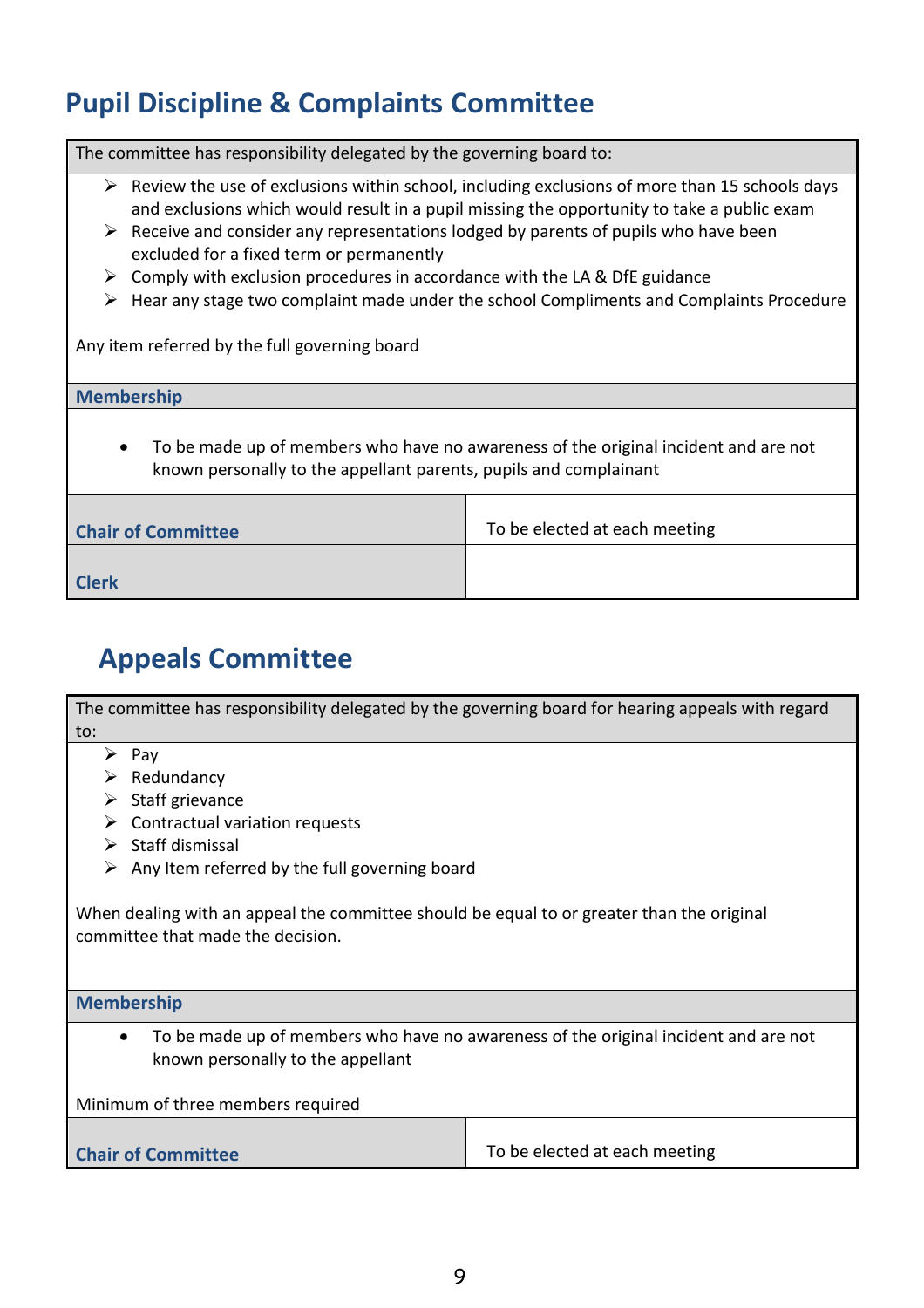## **Pay Committee (Can be delegated to Staffing and Finance Committee)**

The committee has responsibility delegated by the governing board to:  $\triangleright$  Review staff pay progression in accordance with the Pay Policy and annual appraisal cycle Committee to meet once per year in the Autumn term. **Membership** 1. Hannah Massey 2. Helen Parsons 3. Leah Pritchard **Chair of Committee Chair Committee Chair Committee Chair Committee Chair Committee Chair Committee Chair Committee Chair Committee Chair Committee Chair Committee Chair Committee Chair Committee Chair Committee Chair Comm Clerk** Lynn Weston

# **Head Teacher Appraisal**

The committee has responsibility delegated by the governing board to:

 $\triangleright$  Set and review the Head Teacher's appraisal targets, review annually with the external advisor and recommend pay progression to the Staffing and Finance committee.

Committee to meet once per year in the autumn term and also again during the annual cycle to review objectives.

#### **Membership**

- 1. Helen Parsons
- 2. Hannah Massey
- 3. Debbie Walker

## **Special Responsibility Governors**

| Safeguarding/ Child Protection Governor * | Hannah Massey        |
|-------------------------------------------|----------------------|
| <b>SEND Governor</b>                      | Leah Pritchard       |
| Health & Safety Governor & Fire Champion  | <b>Helen Parsons</b> |
| <b>ASGB Representative</b>                | Sim Shardra          |
|                                           |                      |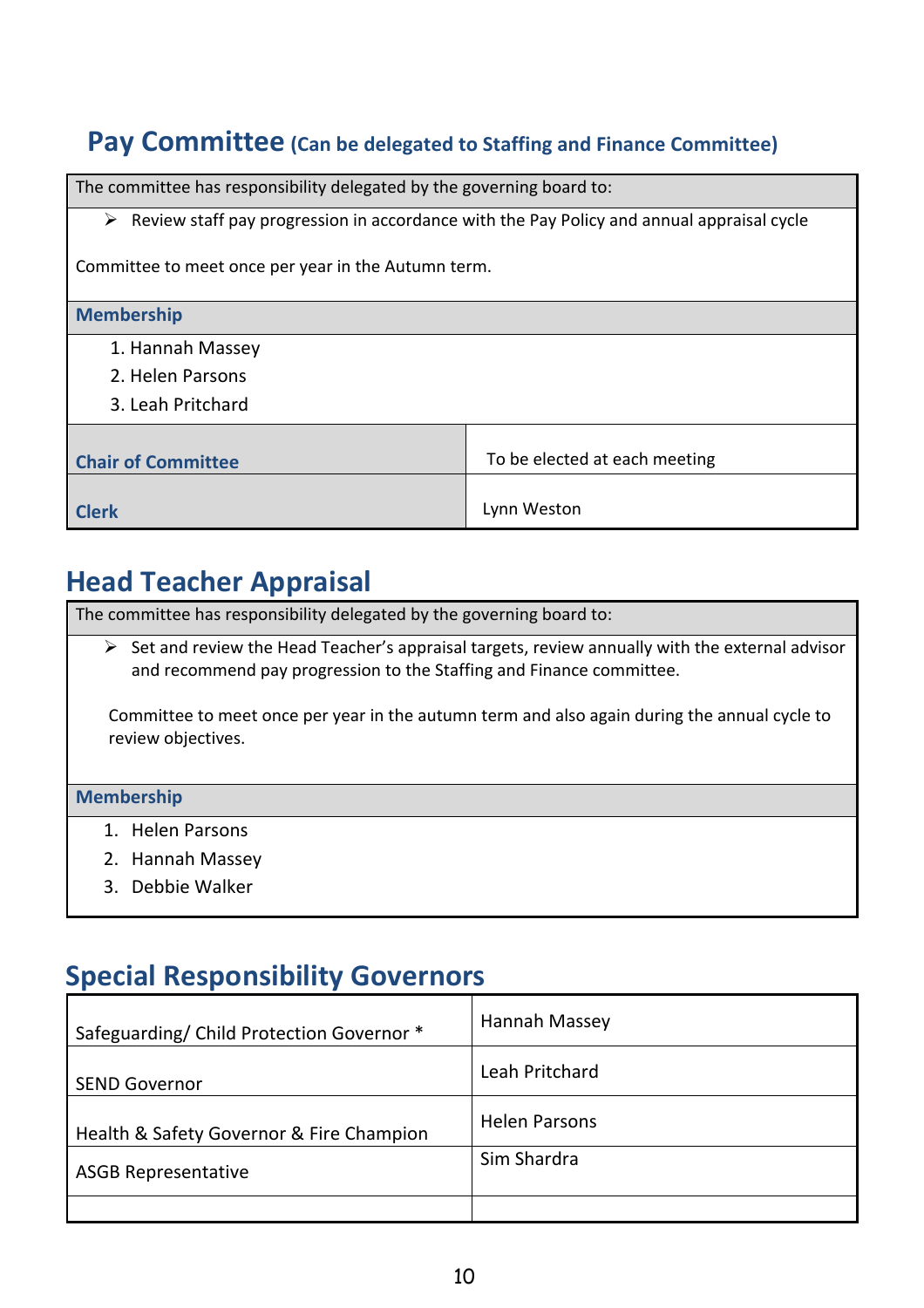| <b>EQT Governor</b>              | <b>Megan Walters</b> |
|----------------------------------|----------------------|
| <b>Gifted and Talented</b>       | <b>Megan Walters</b> |
| <b>Pupil Premium</b>             | Hannah Massey        |
| <b>Reading including Phonics</b> | <b>Helen Parsons</b> |
| Maths                            | Debbie Ansell        |
| Curriculum                       | <b>TBC</b>           |
| Geography                        | Laura Braznell       |
| History                          | Leah Pritchard       |
| Impact of Wellbeing Strategies   | Deborah Walker       |

*\*In accordance with Keeping Children Safe in Education 2021 and Working together to safeguard children 'Governing bodies and proprietors should have a senior board level (or equivalent) lead to take leadership responsibility for their schools or college's safeguarding arrangements.' The DfE have confirmed that this can be a member of staff, but that person must be a member of the board as well (for example, the headteacher or a staff governor) and that this must be a separate person from the DSL, in order to ensure there is sufficient challenge to the organisation's safeguarding arrangements and performance.* 

# **Items Delegated to an Individual(s)**

#### Ø **Delegation of expenditure and virements**

That sums below £20,000 be delegated to the Head Teacher

#### Ø **Disposal of surplus stock**

Delegated to Head Teacher with the approval of the chair of the governing board.

#### Ø **Delegation of Suspension**

That suspension be delegated to the chair in instances where the Head Teacher is the person in question or involved in the case. That the Chair be given delegated powers to lift the suspension after taking advice from LA Human Resources or any other organisation providing the service to the school.

#### Ø **Approval for Expenditure**

The chair of governors or chair of finance committee be given approval for expenditure above the set limit prior to the finance committee meeting – **only in cases of emergency**

Ø **Appointment of Staff** (ensure no appointment is carried out by one person alone)